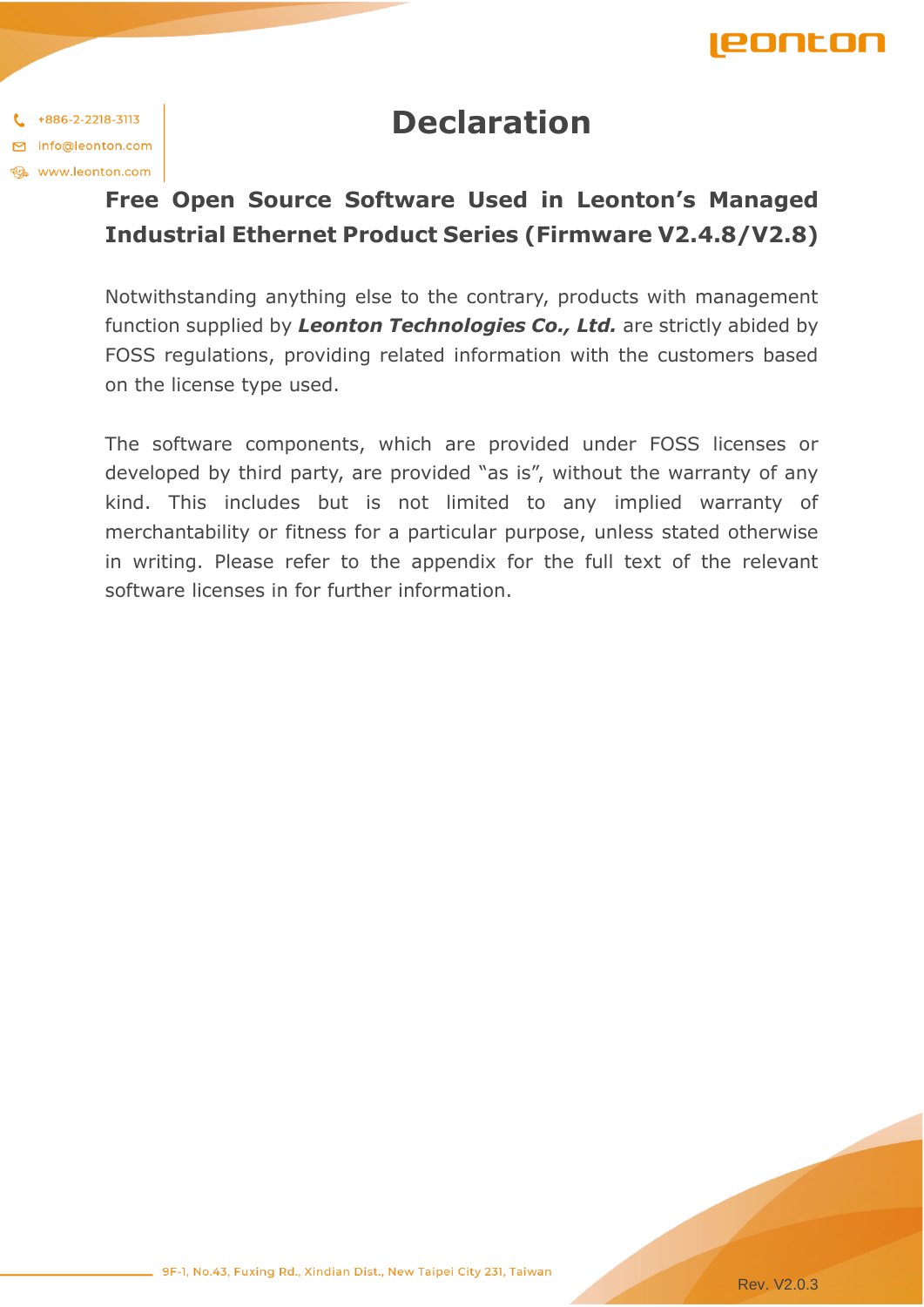## www.leonton.com

## **Free Open Source Software List**

| <b>Open Source</b><br><b>Material</b> | <b>Version</b>                  | <b>Origins</b>                                                                                             | <b>License &amp;</b><br><b>Conditions</b>                              | <b>Leonton</b><br><b>Modified</b> |
|---------------------------------------|---------------------------------|------------------------------------------------------------------------------------------------------------|------------------------------------------------------------------------|-----------------------------------|
| arptables                             | 0.0.4                           | https://sourceforge<br>.net/projects/ebtab<br>les/files/arptables/<br>arptables-v0.0.4/                    | GPL-2.0-or-later                                                       | Y                                 |
| at                                    | 3.1.13                          | https://launchpad.<br>net/ubuntu/+sourc<br>$e$ /at/3.1.13-<br>1ubuntu1                                     | GPL-2.0-or-later,<br>GPL-3.0-or-later,<br><b>ISC</b>                   | $\mathsf{N}$                      |
| autoconf                              | 2.69                            | http://ftp.gnu.org/<br>pub/gnu/autoconf                                                                    | GPL-2.0-only, GPL-<br>3.0-or-later,<br>Autoconf-<br>exception-3.0      | $\mathsf{N}$                      |
| automake                              | 1.14.1                          | http://ftp.gnu.org/<br>pub/gnu/automake                                                                    | GPL-2.0-or-later                                                       | $\mathsf{N}$                      |
| bison                                 | 3.0.2                           | http://ftp.gnu.org/<br>pub/gnu/bison                                                                       | GPL-3.0-or-later                                                       | $\mathsf{N}$                      |
| bridge-utils                          | 1.5                             | http://downloads.s<br>ourceforge.net/proj<br>ect/bridge/bridge                                             | GPL-2.0-or-later                                                       | Y                                 |
| busybox                               | 1.22.1                          | http://www.busybo<br>x.net/downloads                                                                       | GPL-2.0-only                                                           | Y                                 |
| cjson                                 | 1.4.7                           | https://github.com/<br>DaveGamble/cJSO<br>$\underline{\mathsf{N}}$                                         | MIT                                                                    | N                                 |
| dhcp                                  | $4.1 - ESV -$<br>R <sub>9</sub> | http://ftp.isc.org/is<br>c/dhcp/4.1-ESV-<br><u>R9/</u>                                                     | <b>ISC</b>                                                             | Y                                 |
| dnsmasq                               | 2.71                            | http://thekelleys.or<br>g.uk/dnsmasq                                                                       | GPL-2.0-only, GPL-<br>$3.0$ -only                                      | Y                                 |
| dropbear                              | 2014.65                         | http://matt.ucc.asn<br>.au/dropbear/relea<br><b>ses</b>                                                    | MIT, BSD-2-Clause-<br>like, BSD-2-Clause                               | $\mathsf{N}$                      |
| e2fsprogs                             | 1.42.11                         | http://downloads.s<br>ourceforge.net/proj<br>ect/e2fsprogs/e2fs<br>progs/v\$(E2FSPRO<br><b>GS VERSION)</b> | GPL-2.0-only, BSD-<br>3-Clause, MIT-like<br>with advertising<br>clause | Y                                 |
| eeprog                                | 0.7.6                           | http://www.codesin<br>k.org/eeprog.html#<br>download                                                       | GPL-2.0-or-later                                                       | Y                                 |
| ethtool                               | 3.15                            | https://www.kernel<br>.org/pub/software/<br>network/ethtool                                                | GPL-2.0-only                                                           | N                                 |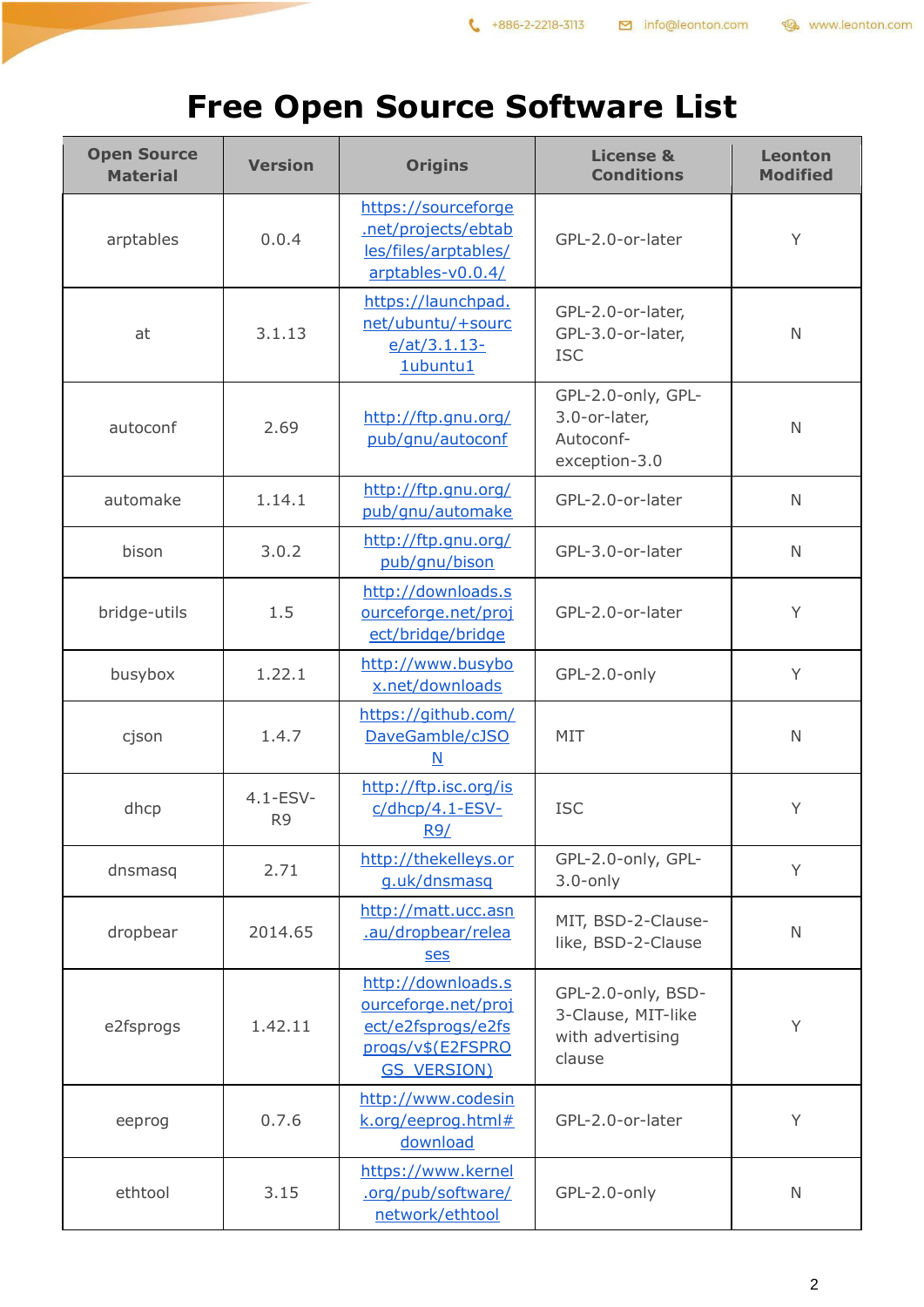| expat         | 2.1.0       | https://sourceforge<br>.net/projects/expat<br>/files/expat/2.1.0/                               | MIT                                              | $\mathsf{N}$ |
|---------------|-------------|-------------------------------------------------------------------------------------------------|--------------------------------------------------|--------------|
| fakeroot      | 1.18.2      | http://snapshot.de<br>bian.org/archive/de<br>bian/20111201T09<br>3630Z/pool/main/f/<br>fakeroot | GPL-3.0-or-later                                 | Y            |
| flex          | 2.5.37      | http://download.so<br>urceforge.net/proje<br>ct/flex                                            | <b>FLEX-2.5</b>                                  | $\mathsf{N}$ |
| gawk          | 4.1.0       | http://ftp.gnu.org/<br>pub/gnu/gawk                                                             | GPL-3.0-or-later                                 | $\mathsf{N}$ |
| gettext       | 0.19.2      | http://ftp.gnu.org/<br>pub/gnu/gettext                                                          | GPL-3.0-only                                     | $\mathsf{N}$ |
| gmp           | 6.0.0a      | http://ftp.gnu.org/<br>pub/gnu/gmp                                                              | LGPL-3.0-or-later                                | $\mathsf{N}$ |
| goahead       | 4.0.0       | https://embedthis.<br>com/goahead/                                                              | GPL-2.0-only, RSA-<br>MD, Apache-2.0             | Y            |
| hostapd       | 2.1         | https://hostap.epit<br>est.fi/releases/                                                         | GPL-2.0-only, BSD-<br>3-Clause                   | Y            |
| i2c-tools     | 3.1.1       | http://oe-<br>lite.org/mirror/i2c-<br>tools/                                                    | GPL-2.0-or-later,<br>GPL-2.0-only (py-<br>smbus) | Υ            |
| inotify-tools | 3.14        | https://github.com/<br>rvoicilas/inotify-<br>tools                                              | GPL-2.0-or-later                                 | Υ            |
| iproute2      | 3.16.0      | https://mirrors.edg<br>e.kernel.org/pub/li<br>nux/utils/net/iprout<br>e2/                       | GPL-2.0-only                                     | Y            |
| iptables      | 1.4.21      | http://ftp.netfilter.<br>org/pub/iptables/                                                      | GPL-2.0-only                                     | Y            |
| kmod          | 18          | https://mirrors.edq<br>e.kernel.org/pub/li<br>nux/utils/kernel/km<br>$\overline{0d}/$           | GPL-2.0-only, LGPL-<br>2.1-or-later              | Y            |
| libcgi        | $\mathbf 1$ | https://sourceforge<br>.net/projects/libcqi/<br>files/libcqi/1.0/                               | LGPL-2.1-or-later                                | Υ            |
| libcgicc      | 3.2.15      | https://www.gnu.o<br>rg/software/cgicc/                                                         | GFDL-1.2-or-later,<br>LGPL-3.0-or-later          | Y            |
| libcli        | 1.9.8       | https://github.com/<br>dparrish/libcli                                                          | LGPL-2.1-only                                    | Y            |
| libconfuse    | 2.7         | https://github.com/<br>martinh/libconfuse                                                       | <b>ISC</b>                                       | $\mathbb N$  |
| libffi        | 3.1         | ftp://sourceware.or<br>g/pub/libffi                                                             | MIT                                              | $\mathsf{N}$ |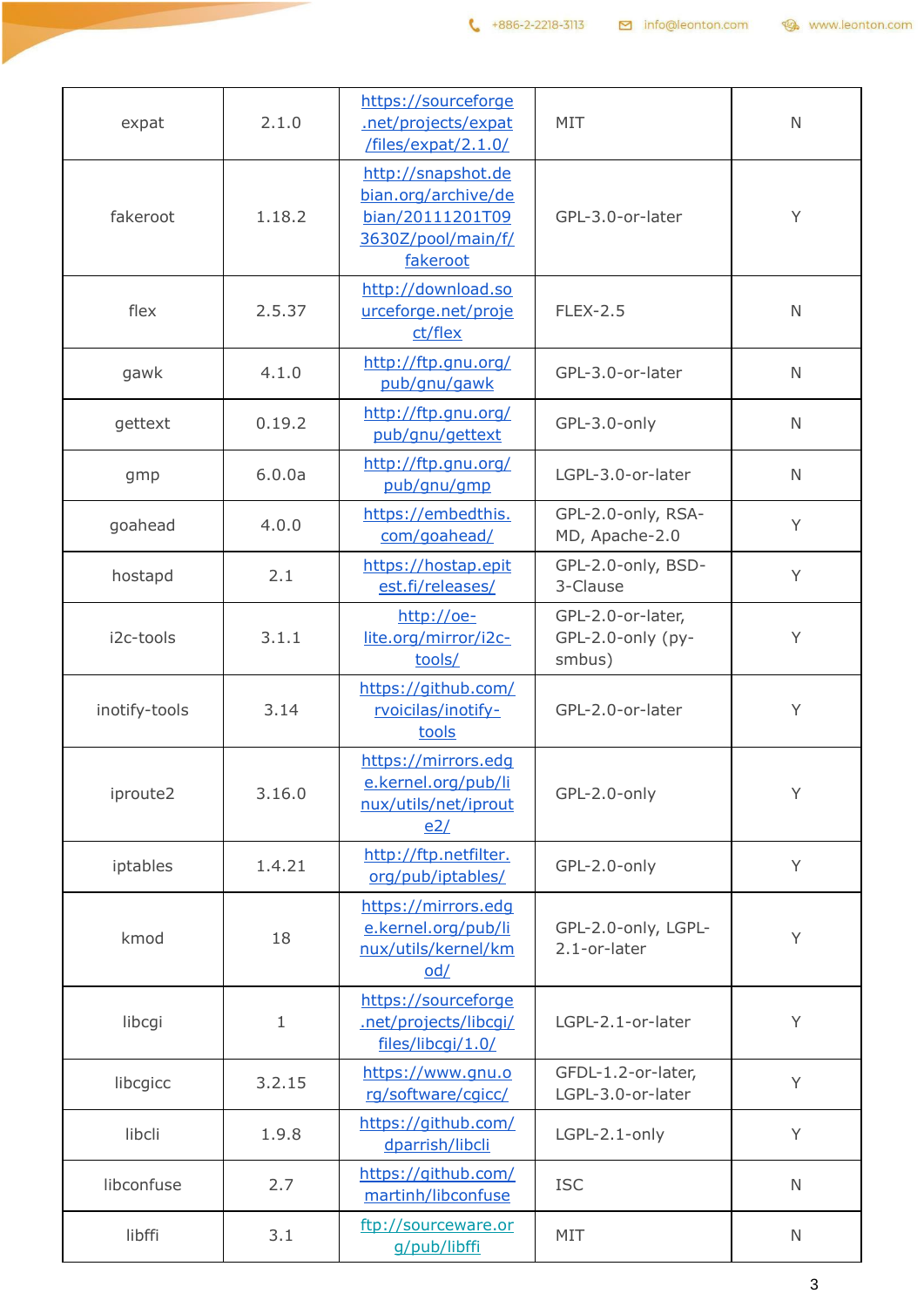| libfuse              | 2.9.3             | https://github.com/<br>libfuse/libfuse/relea<br>ses?after=fuse 2 9<br>$\overline{-5}$ | GPL-2.0-only, LGPL-<br>$2.1$ -only  | $\mathsf{N}$ |
|----------------------|-------------------|---------------------------------------------------------------------------------------|-------------------------------------|--------------|
| libglib <sub>2</sub> | 2.40.0            | http://ftp.gnome.or<br>g/pub/gnome/sourc<br>$es$ /qlib/2.4                            | LGPL-2.0-or-later                   | $\mathsf{N}$ |
| libmodbus            | $3.0.5 -$<br>vtss | https://libmodbus.<br>org/download/                                                   | LGPL-2.1-or-later,<br>GPL-3.0-only  | Y            |
| libnl                | 3.2.25            | http://www.infrade<br>ad.org/~tgr/libnl/fil<br>$es$                                   | LGPL-2.1-or-later                   | Y            |
| libpcap              | 1.6.1             | http://www.tcpdum<br>p.org/release                                                    | BSD-3-Clause                        | $\mathsf{N}$ |
| libsysfs             | 2.1.0             | http://linux-<br>diag.sourceforge.ne<br>t/Sysfsutils.html                             | GPL-2.0-only, LGPL-<br>2.1-or-later | Y            |
| libtool              | 2.4.2             | http://ftp.gnu.org/<br>pub/gnu/libtool                                                | GPL-2.0-or-later                    | $\mathsf{N}$ |
| libupnp              | 1.6.19            | https://sourceforge<br>.net/projects/pupn<br>p/files/pupnp/                           | BSD-3-Clause                        | Y            |
| libusb               | 1.0.19            | https://sourceforge<br>.net/projects/libusb<br>/files/libusb-1.0/                     | LGPL-2.1-or-later                   | Y            |
| linux                | 3.14.18           | http://kernel.org/                                                                    | Linux-syscall-note,<br>GPL-2.0-only | Y            |
| linux-pam            | 1.1.8             | http://linux-<br>pam.org/library/                                                     | BSD-3-Clause, GPL-<br>2.0-or-later  | $\mathsf{N}$ |
| linuxigd2            | $\mathbf 1$       | https://github.com/<br>ffontaine/igd2-for-<br>linux/tree/master/li<br>nuxigd2         | GPL-2.0-only                        | Y            |
| linuxptp             | 1.4               | https://sourceforge<br>.net/projects/linuxp<br>tp/files/                              | GPL-2.0-only                        | Y            |
| lispmob              | 0.3.2             | https://github.com/<br>LISPmob/lispmob                                                | GPL-2.0-only                        | Y            |
| lldpd                | 0.7.7             | https://github.com/<br>vincentbernat/lldpd<br>/tarball/0.7.7                          | <b>ISC</b>                          | Y            |
| Ishw                 | B.02.16           | https://pkgs.org/do<br>wnload/lshw                                                    | GPL-2.0-only                        | Y            |
| z4                   | r119              | https://github.com/<br> z4/ z4                                                        | BSD-2-Clause                        | $\mathsf{N}$ |
| Izo                  | 2.08              | http://www.oberhu<br>mer.com/opensour<br>ce/Izo/download/                             | GPL-2.0-or-later                    | $\mathsf{N}$ |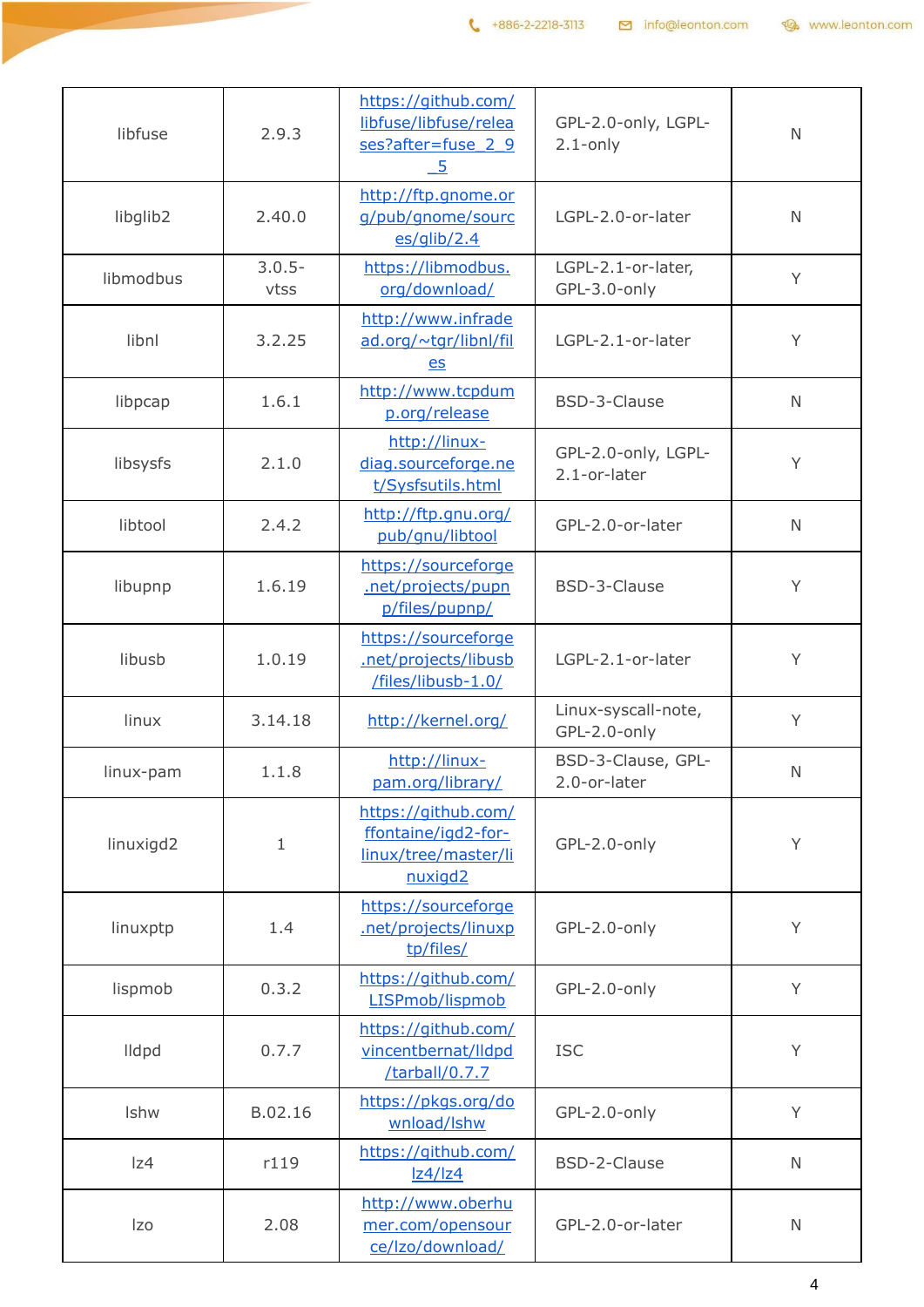| <b>Izop</b> | 1.03    | http://www.lzop.or<br>g/download/                                                                       | GPL-2.0-or-later                                       | $\mathbb N$  |
|-------------|---------|---------------------------------------------------------------------------------------------------------|--------------------------------------------------------|--------------|
| m4          | 1.4.17  | https://ftp.gnu.org/<br>gnu/m4/                                                                         | GPL-3.0-or-later                                       | $\mathbb N$  |
| memtester   | 4.3.0   | http://pyropus.ca/s<br>oftware/memtester<br>/old-versions                                               | GPL-2.0-only                                           | $\mathbb N$  |
| mii-diag    | 2.11    | https://github.com/<br>openembedded/ope<br>nembedded/tree/m<br>aster/recipes/mii-<br>diag/mii-diag-2.11 | GPL-1.0-or-later                                       | Υ            |
| mrouted     | 3.9.6   | https://linux.softpe<br>dia.com/get/Syste<br>m/Networking/mro<br>uted-24453.shtml                       | ICU, MIT-0                                             | Y            |
| msmtp       | 1.4.32  | https://sourceforge<br>.net/projects/msmt<br>p/files/msmtp/                                             | GPL-3.0-only                                           | Y            |
| mstpd       | 0.03    | https://github.com/<br>mstpd/mstpd                                                                      | GPL-2.0-only                                           | Y            |
| mtd         | 1.5.1   | ftp://ftp.infradead.<br>org/pub/mtd-utils                                                               | GPL-2.0-only                                           | Y            |
| ncurses     | 5.9     | https://ftp.gnu.org/<br>gnu/ncurses/                                                                    | X11-Style (FSF)                                        | $\mathsf{N}$ |
| netsnmp     | 5.7.2   | http://net-<br>snmp.sourceforge.n<br>et/download.html                                                   | BSD-3-Clause, MIT-<br><b>CMU</b>                       | Y            |
| ntp         | 4.2.6p5 | https://www.eecis.<br>udel.edu/~ntp/ntp<br>spool/ntp4/                                                  | <b>NTP</b>                                             | Y            |
| openavb     | 1.1     | https://github.com/<br>AVnu/Open-AVB                                                                    | BSD-3-Clause, GPL-<br>$2.0$ -only                      | $\mathsf{N}$ |
| openssh     | 6.6p1   | http://ftp.openbsd.<br>org/pub/OpenBSD/<br>OpenSSH/portable                                             | OpenSSH                                                | Y            |
| openssl     | 1.0.2k  | https://www.opens<br>sl.org/source/                                                                     | OpenSSL, Original<br><b>SSLeay License</b>             | Y            |
| openswan    | 2.6.41  | http://download.op<br>enswan.org/opens<br>wan                                                           | GPL-2.0-or-later,<br>BSD-3-Clause                      | Y            |
| openvpn     | 2.3.4   | https://build.openv<br>pn.net/downloads/r<br>eleases/                                                   | GPL-2.0-only                                           | Y            |
| openvswitch | 1.9.0   | http://www.openvs<br>witch.org/download                                                                 | Apache-2.0, GPL-<br>2.0-or-later, SISSL,<br>Python-2.0 | Y            |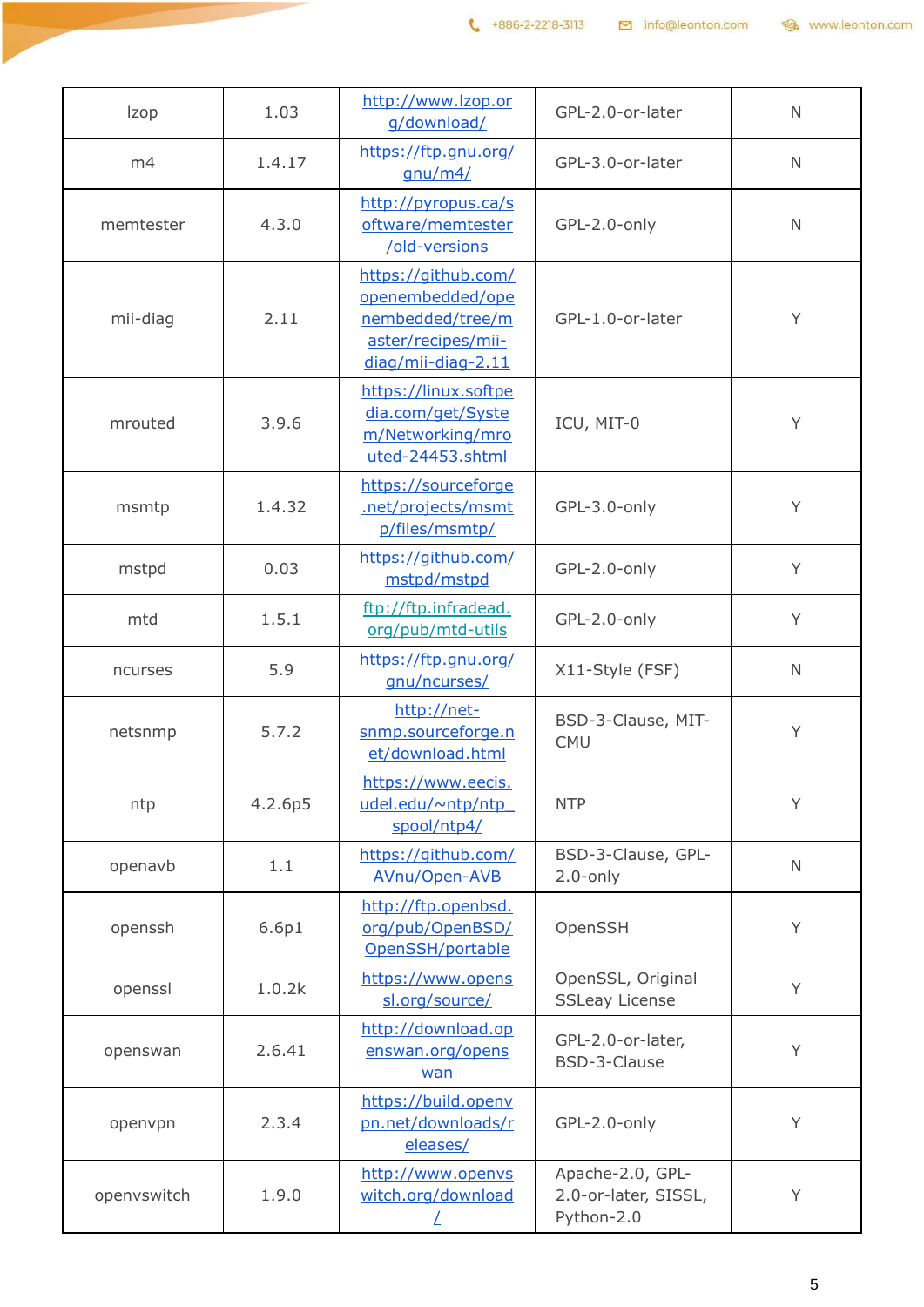| pcre        | 8.35           | ftp://ftp.pcre.org/p<br>ub/pcre/                                                                                    | BSD-3-Clause                                                                                  | $\mathsf{N}$ |
|-------------|----------------|---------------------------------------------------------------------------------------------------------------------|-----------------------------------------------------------------------------------------------|--------------|
| pkgconf     | 0.8.9          | http://rabbit.derefe<br>renced.org/~nenol<br>od/distfiles/                                                          | pkgconf                                                                                       | $\mathsf{N}$ |
| pptp-linux  | 1.8.0          | https://sourceforge<br>.net/projects/pptpcl<br>ient/files/pptp/pptp<br>$-1.8.0$ /pptp-<br>1.8.0.tar.qz/downlo<br>ad | GPL-2.0-or-later                                                                              | Y            |
| quagga      | 0.99.23        | https://www.quagq<br>a.net/                                                                                         | GPL-2.0-or-later,<br>LGPL-2.0-only                                                            | Y            |
| ser2net     | 2.9.1          | https://sourceforge<br>.net/projects/ser2n<br>et/                                                                   | GPL-2.0-only                                                                                  | Y            |
| setserial   | 2.17           | http://snapshot.de<br>bian.org/archive/de<br>bian/20131001T21<br>4925Z/pool/main/s<br>/setserial/                   | GPL-2.0-only                                                                                  | Y            |
| socat       | $2.0.0 - b7$   | http://www.dest-<br>unreach.org/socat/                                                                              | GPL-2.0-only                                                                                  | Y            |
| squashfs    | 4.3            | https://sourceforge<br>.net/projects/squas<br>hfs/files/                                                            | GPL-2.0-or-later                                                                              | $\mathsf{N}$ |
| tcpdump     | 4.6.1          | http://www.tcpdum<br>p.org/                                                                                         | BSD-3-Clause                                                                                  | $\mathsf{N}$ |
| tzdata      | 2012j          | http://www.iana.or<br>g/time-<br>zones/repository/tz<br>-link.html                                                  | public-domain                                                                                 | $\mathsf{N}$ |
| uboot-tools | 2014.07        | ftp://ftp.denx.de/p<br>ub/u-boot                                                                                    | GPL-2.0-or-later                                                                              | Y            |
| usbutils    | $\overline{7}$ | http://ftp.ntu.edu.t<br>w/linux/utils/usb/u<br>sbutils/                                                             | GPL-2.0-or-later                                                                              | Y            |
| util-linux  | 2.24.2         | https://mirrors.edq<br>e.kernel.org/pub/li<br>nux/utils/util-linux/                                                 | GPL-2.0-or-later,<br>LGPL-2.0-or-later,<br>BSD-3-Clause,<br>BSD-4-Clause-UC,<br>Public Domain | Y            |
| vtun        | 3.0.3          | https://sourceforge<br>.net/projects/vtun/f<br>iles/                                                                | GPL-2.0-or-later                                                                              | Y            |
| XZ          | 5.0.5          | https://tukaani.org<br>/xz/                                                                                         | LGPL-2.1-or-later,<br>GPL-2.0-or-later,<br>GPL-3.0-or-later,<br>Public domain                 | $\mathsf{N}$ |